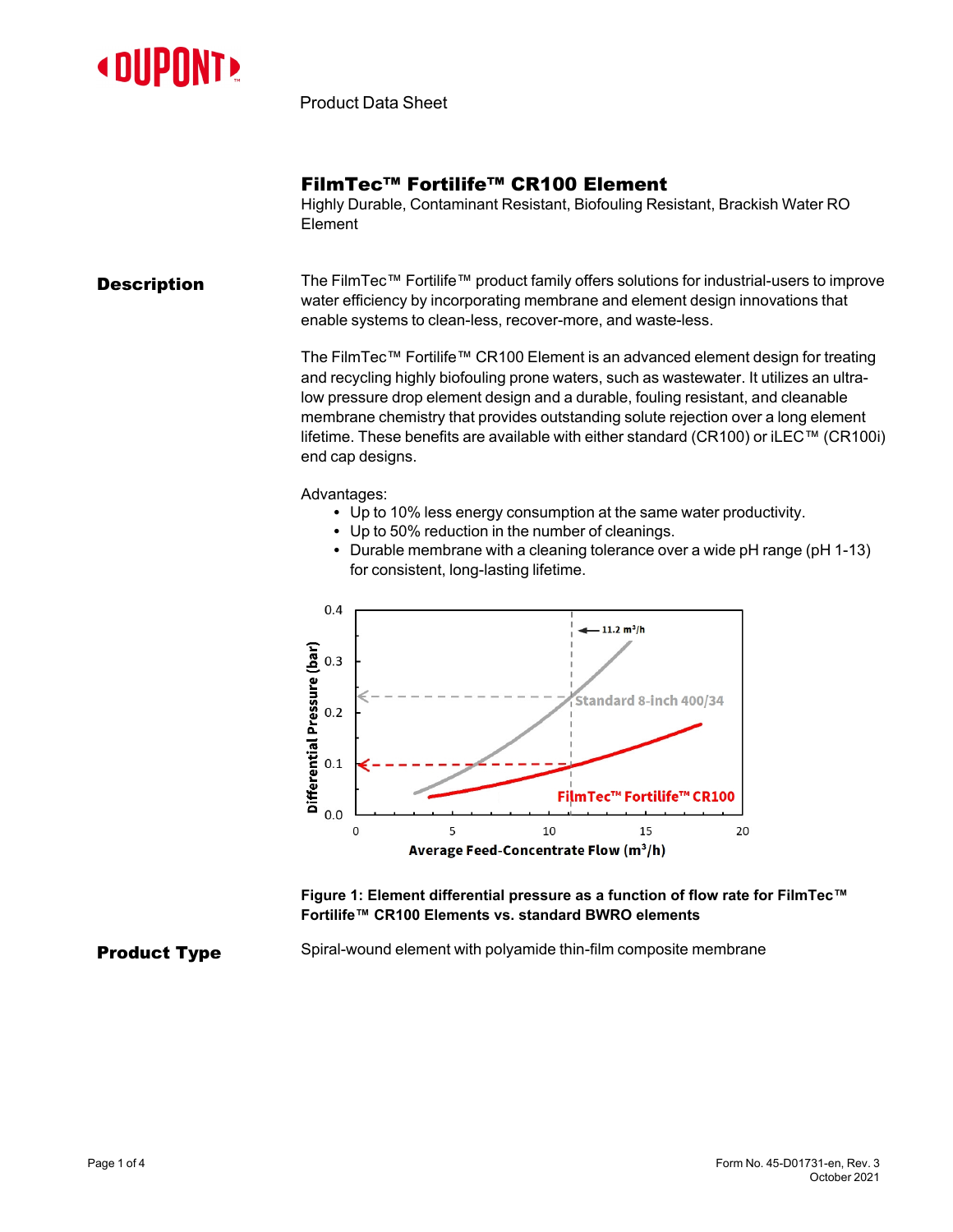## Typical Properties

|                           |                                   | <b>Permeate Flow</b>                                    |                                                                                                                                                                                                                                                                                                   |                                                                                                                                                                                                                                                                                                                                            |                                                                                                                                               |
|---------------------------|-----------------------------------|---------------------------------------------------------|---------------------------------------------------------------------------------------------------------------------------------------------------------------------------------------------------------------------------------------------------------------------------------------------------|--------------------------------------------------------------------------------------------------------------------------------------------------------------------------------------------------------------------------------------------------------------------------------------------------------------------------------------------|-----------------------------------------------------------------------------------------------------------------------------------------------|
|                           | <b>Active Area</b>                | Rate                                                    | Minimum Salt Rejection                                                                                                                                                                                                                                                                            | <b>Stabilized Salt Rejection</b>                                                                                                                                                                                                                                                                                                           | <b>Element dP</b>                                                                                                                             |
| <b>FilmTec™ Element</b>   | $ft^2$ (m <sup>2</sup> )          | $gpd(m^3/d)$                                            | (%)                                                                                                                                                                                                                                                                                               | (%)                                                                                                                                                                                                                                                                                                                                        | typical (bar) <sup>5</sup>                                                                                                                    |
| FilmTec™ Fortilife™ CR100 | 400 (37)                          | 11,500 (43.5)                                           | 99.4                                                                                                                                                                                                                                                                                              | 99.7                                                                                                                                                                                                                                                                                                                                       | 0.1                                                                                                                                           |
|                           |                                   | 225 psi (15.5 bar), 77°F (25°C), pH 8 and 15% recovery. | 2. Flow rates for individual elements may vary but will be no more than +/- 15%.<br>3. Sales specifications may vary as design revisions take place.<br>nominal membrane area often stated by some manufacturers.<br>gpd and 15% recovery (average feed-concentrate flow: 11.2 m <sup>3</sup> /h) | 1. Permeate flow and salt (NaCl) rejection is based on the following standard test conditions: 2,000 ppm NaCl,<br>4. Active area guaranteed +/-3%. Active area as stated by DuPont Water Solutions is not comparable to<br>5. Element dP (differential pressure) is a typical value for an element operated with a permeate flow of 11,500 |                                                                                                                                               |
| <b>Element</b>            |                                   |                                                         | A                                                                                                                                                                                                                                                                                                 |                                                                                                                                                                                                                                                                                                                                            |                                                                                                                                               |
| <b>Dimensions</b>         | <b>BDIA</b><br>Feed               | <b>Fiberglass Outer Wrap</b><br><b>U-Cup Brine Seal</b> |                                                                                                                                                                                                                                                                                                   | C DIA<br>End Cap<br>Product<br><b>Brine</b>                                                                                                                                                                                                                                                                                                | FilmTec™ supplies coupler part<br>number 313198 with each<br>element.<br>Each coupler includes two 3-912<br>EPR O-rings (part number 151705). |
|                           |                                   | Dimensions - inches (mm)                                |                                                                                                                                                                                                                                                                                                   |                                                                                                                                                                                                                                                                                                                                            | 1 inch = $25.4$ mm                                                                                                                            |
|                           |                                   | <b>Feed Spacer</b>                                      | A                                                                                                                                                                                                                                                                                                 | в                                                                                                                                                                                                                                                                                                                                          | C                                                                                                                                             |
| <b>FilmTec™ Element</b>   |                                   | (mil)                                                   | inch (mm)                                                                                                                                                                                                                                                                                         | inch (mm)                                                                                                                                                                                                                                                                                                                                  | inch (mm)                                                                                                                                     |
| FilmTec™ Fortilife™ CR100 |                                   | 34                                                      | 40.0 (1,016)                                                                                                                                                                                                                                                                                      | 1.125 ID (29)                                                                                                                                                                                                                                                                                                                              | 7.9(201)                                                                                                                                      |
|                           |                                   | (Form No. 45-D01695-en).                                | 2. Element to fit nominal 8-inch (203 mm) I.D. pressure vessel                                                                                                                                                                                                                                    | 1. Refer to FilmTec™ Design Guidelines for multiple-element systems of 8-inch elements                                                                                                                                                                                                                                                     |                                                                                                                                               |
| <b>Operating and</b>      |                                   | Polyamide Thin-Film Composite<br>Membrane Type          |                                                                                                                                                                                                                                                                                                   |                                                                                                                                                                                                                                                                                                                                            |                                                                                                                                               |
| <b>Cleaning Limits</b>    |                                   | Maximum Operating Temperature <sup>a</sup>              |                                                                                                                                                                                                                                                                                                   |                                                                                                                                                                                                                                                                                                                                            |                                                                                                                                               |
|                           | Maximum Operating Pressure        |                                                         | 600 psig (41 bar)                                                                                                                                                                                                                                                                                 |                                                                                                                                                                                                                                                                                                                                            |                                                                                                                                               |
|                           | Maximum Element Pressure Drop     |                                                         | 15 psig (1.0 bar)                                                                                                                                                                                                                                                                                 |                                                                                                                                                                                                                                                                                                                                            |                                                                                                                                               |
|                           | pH Range                          |                                                         |                                                                                                                                                                                                                                                                                                   |                                                                                                                                                                                                                                                                                                                                            |                                                                                                                                               |
|                           | Continuous Operation <sup>a</sup> |                                                         | $2 - 11$                                                                                                                                                                                                                                                                                          |                                                                                                                                                                                                                                                                                                                                            |                                                                                                                                               |
|                           |                                   | Short-Term Cleaning (30 min.) <sup>b</sup><br>$1 - 13$  |                                                                                                                                                                                                                                                                                                   |                                                                                                                                                                                                                                                                                                                                            |                                                                                                                                               |
|                           |                                   | Maximum Feed Silt Density Index (SDI)                   | SDI <sub>5</sub>                                                                                                                                                                                                                                                                                  |                                                                                                                                                                                                                                                                                                                                            |                                                                                                                                               |
|                           |                                   | Free Chlorine Tolerance <sup>c</sup>                    | $< 0.1$ ppm                                                                                                                                                                                                                                                                                       |                                                                                                                                                                                                                                                                                                                                            |                                                                                                                                               |

a. Maximum temperature for continuous operation above pH 10 is 95 °F (35 °C)

b. Refer to guidelines in FilmTec™ Cleaning [Guidelines](https://www.dupont.com/content/dam/dupont/amer/us/en/water-solutions/public/documents/en/RO-NF-FilmTec-Cleaning-Procedures-Manual-Exc-45-D01696-en.pdf) (Form No. 45-D01696-en) for more information.

c. Under certain conditions, the presence of free chlorine and other oxidizing agents will cause premature failure. Since oxidation damage is not covered under warranty, DuPont recommends removing residual free chlorine by pretreatment prior to membrane exposure. Please refer to [Dechlorinating](https://www.dupont.com/content/dam/dupont/amer/us/en/water-solutions/public/documents/en/RO-NF-FilmTec-Chlorination-Dechlorination-Manual-Exc-45-D01569-en.pdf) Feedwater (Form No. 45-D01569-en) for more information.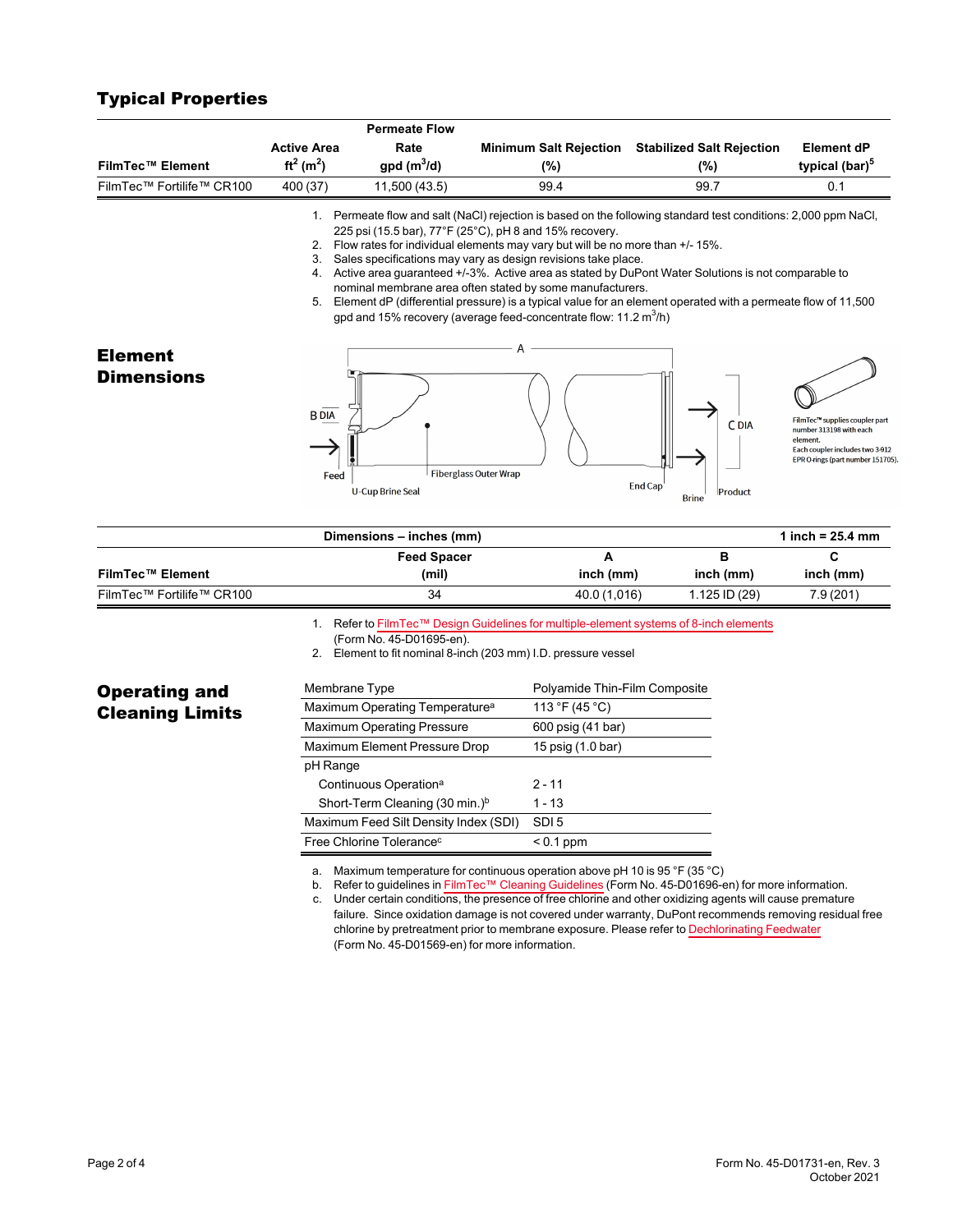| <b>Additional</b><br>Important<br><b>Information</b> | Before use or storage, review these additional resources for important information:<br>• Usage Guidelines for FilmTec™ 8" Elements (Form No. 45-D01706-en)<br>Start-Up Sequence (Form No. 45-D01609-en)<br>• Storage and Shipping of New FilmTec™ Elements (Form No. 45-D01633-en)                                                                                                                                                                                                                                                                                                                                           |
|------------------------------------------------------|------------------------------------------------------------------------------------------------------------------------------------------------------------------------------------------------------------------------------------------------------------------------------------------------------------------------------------------------------------------------------------------------------------------------------------------------------------------------------------------------------------------------------------------------------------------------------------------------------------------------------|
|                                                      | Proper start-up of reverse osmosis water treatment systems is essential to prepare the<br>membranes for operating service and to prevent membrane damage due to<br>overfeeding or hydraulic shock. Following the proper start-up sequence also helps<br>ensure that system operating parameters conform to design specifications so that<br>system water quality and productivity goals can be achieved.                                                                                                                                                                                                                     |
|                                                      | Before initiating system start-up procedures, membrane pretreatment, loading of the<br>membrane elements, instrument calibration and other system checks should be<br>completed.                                                                                                                                                                                                                                                                                                                                                                                                                                             |
|                                                      | Please refer to the application information literature entitled Start-Up Sequence<br>(Form No. 45-D01609-en) for more information.                                                                                                                                                                                                                                                                                                                                                                                                                                                                                           |
| <b>Operation</b><br><b>Guidelines</b>                | Avoid any abrupt pressure or cross-flow variations on the spiral elements during start-<br>up, shutdown, cleaning or other sequences to prevent possible membrane damage.<br>During start-up, a gradual change from a standstill to operating state is recommended<br>as follows:<br>• Feed pressure should be increased gradually over a 30-60 second time frame.<br>• Cross-flow velocity at set operating point should be achieved gradually over 15-<br>20 seconds.                                                                                                                                                      |
|                                                      | Please refer to FilmTec™ Reverse Osmosis Membranes Technical Manual<br>(Form No. 45-D01504-en).                                                                                                                                                                                                                                                                                                                                                                                                                                                                                                                              |
| <b>Product</b><br><b>Stewardship</b>                 | DuPont has a fundamental concern for all who make, distribute, and use its products, and<br>for the environment in which we live. This concern is the basis for our product stewardship<br>philosophy by which we assess the safety, health, and environmental information on our<br>products and then take appropriate steps to protect employee and public health and our<br>environment. The success of our product stewardship program rests with each and every<br>individual involved with DuPont products-from the initial concept and research, to<br>manufacture, use, sale, disposal, and recycle of each product. |
| <b>Customer Notice</b>                               | DuPont strongly encourages its customers to review both their manufacturing processes<br>and their applications of DuPont products from the standpoint of human health and<br>environmental quality to ensure that DuPont products are not used in ways for which they<br>are not intended or tested. DuPont personnel are available to answer your questions and to<br>provide reasonable technical support. DuPont product literature, including safety data<br>sheets, should be consulted prior to use of DuPont products. Current safety data sheets are<br>available from DuPont.                                      |
|                                                      | Please be aware of the following:<br>• The use of this product in and of itself does not necessarily guarantee the removal of<br>cysts and pathogens from water. Effective cyst and pathogen reduction is<br>dependent on the complete system design and on the operation and maintenance<br>of the system.<br>• Permeate obtained from the first hour of operation should be discarded.                                                                                                                                                                                                                                     |